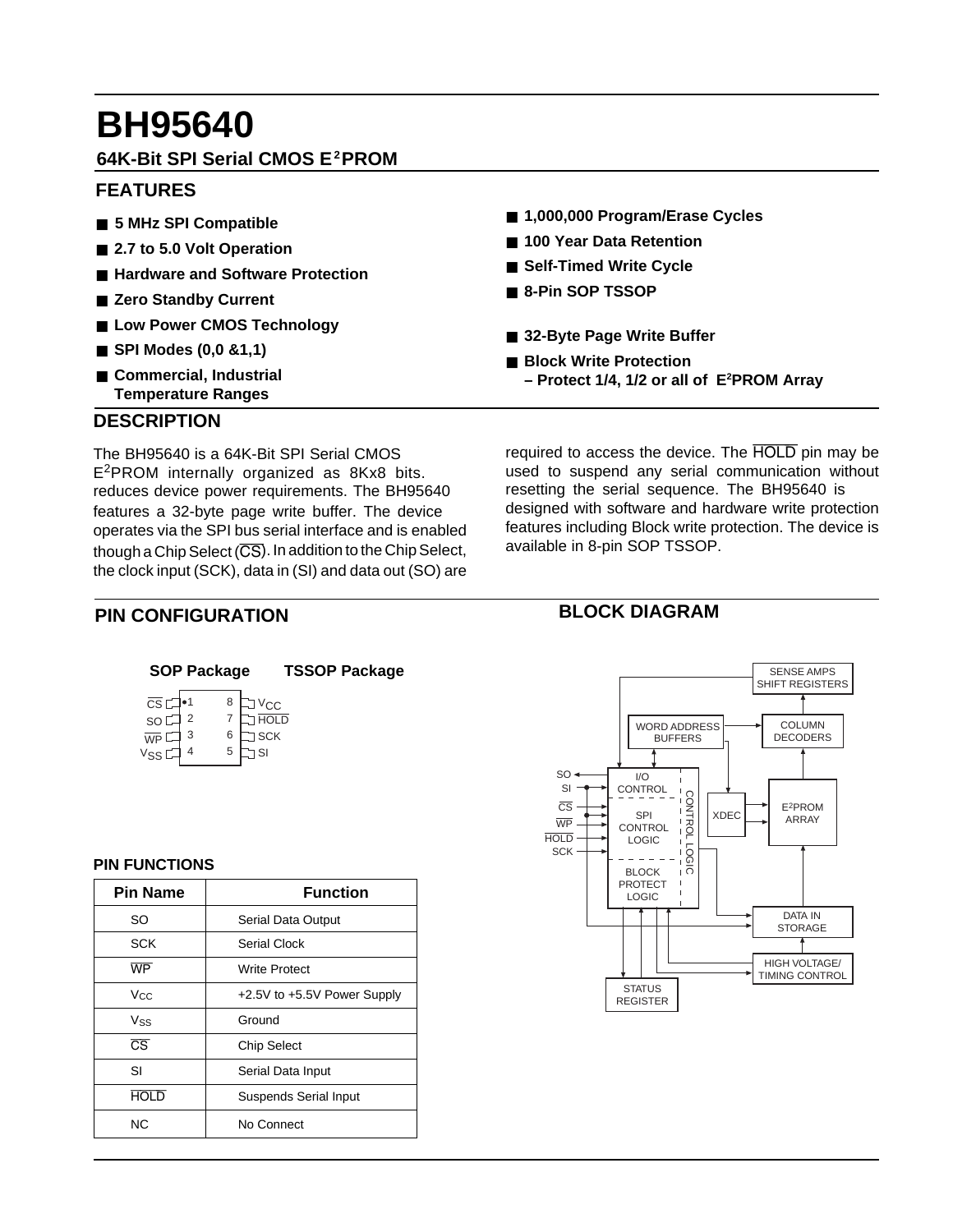# **ABSOLUTE MAXIMUM RATINGS\***

| Temperature Under Bias  -20°C to +80 °C     |
|---------------------------------------------|
|                                             |
|                                             |
|                                             |
|                                             |
| Lead Soldering Temperature (10 secs)  300°C |
|                                             |
|                                             |

**\*COMMENT**

Stresses above those listed under "Absolute Maximum Ratings" may cause permanent damage to the device. These are stress ratings only, and functional operation of the device at these or any other conditions outside of those listed in the operational sections of this specification is not implied. Exposure to any absolute maximum rating for extended periods may affect device performance and reliability.

#### **RELIABILITY CHARACTERISTICS**

| <b>Parameter</b>          | Min.      | Max. | <b>Units</b> | <b>Reference Test Method</b> |
|---------------------------|-----------|------|--------------|------------------------------|
| Endurance                 | 1,000,000 |      | Cycles/Byte  |                              |
| Data Retention            | 100       |      | Years        |                              |
| <b>ESD Susceptibility</b> | 2000      |      | Volts        |                              |
| Latch-Up                  | 100       |      | mA           |                              |

#### **D.C. OPERATING CHARACTERISTICS**

 $V_{CC}$  = +1.8V to +6.0V, unless otherwise specified.

|                  |                                                 |                | Limits |                    |              |                                                                             |
|------------------|-------------------------------------------------|----------------|--------|--------------------|--------------|-----------------------------------------------------------------------------|
| Symbol           | <b>Parameter</b>                                | Min.           | Typ.   | Max.               | <b>Units</b> | <b>Test Conditions</b>                                                      |
| Icc <sub>1</sub> | Power Supply Current<br>(Operating Write)       |                |        | 10                 | mA.          | $V_{CC} = 5V \textcircled{2} 10MHz$<br>SO=open; CS=Vss                      |
| $_{\text{LCC2}}$ | <b>Power Supply Current</b><br>(Operating Read) |                |        | 2                  | mA.          | $V_{CC} = 5.0V$<br>$F_{CLK} = 10 MHz$                                       |
| <b>I</b> sb      | <b>Power Supply Current</b><br>(Standby)        |                |        | $\Omega$           | μA           | $\overline{\text{CS}}$ = $V_{\text{CC}}$<br>$V_{IN}$ = $V_{SS}$ or $V_{CC}$ |
| Īц               | Input Leakage Current                           |                |        | 2                  | μA           |                                                                             |
| <b>ILO</b>       | <b>Output Leakage Current</b>                   |                |        | 3                  | μA           | $V_{OUT} = 0V$ to $V_{CC}$ ,<br>$CS = 0V$                                   |
| $V_{IL}$         | Input Low Voltage                               | $-1$           |        | $V_{CC}$ x 0.3     | $\vee$       |                                                                             |
| V <sub>IH</sub>  | Input High Voltage                              | $V_{CC}$ x 0.7 |        | $V_{\rm CC}$ + 0.5 | $\vee$       |                                                                             |
| V <sub>OL1</sub> | <b>Output Low Voltage</b>                       |                |        | 0.4                | $\vee$       | 4.5V≤V <sub>CC</sub> <5.5V                                                  |
| V <sub>OH1</sub> | Output High Voltage                             | $V_{CC} - 0.8$ |        |                    | $\vee$       | $I_{OL} = 3.0mA$<br>$I_{OH} = -1.6mA$                                       |
| V <sub>OL2</sub> | <b>Output Low Voltage</b>                       |                |        | 0.2                | $\vee$       | 1.8V≤Vcc<2.7V                                                               |
| V <sub>OH2</sub> | Output High Voltage                             | $V_{CC}$ -0.2  |        |                    | $\vee$       | $I_{OL} = 150 \mu A$<br>$I_{OH} = -100 \mu A$                               |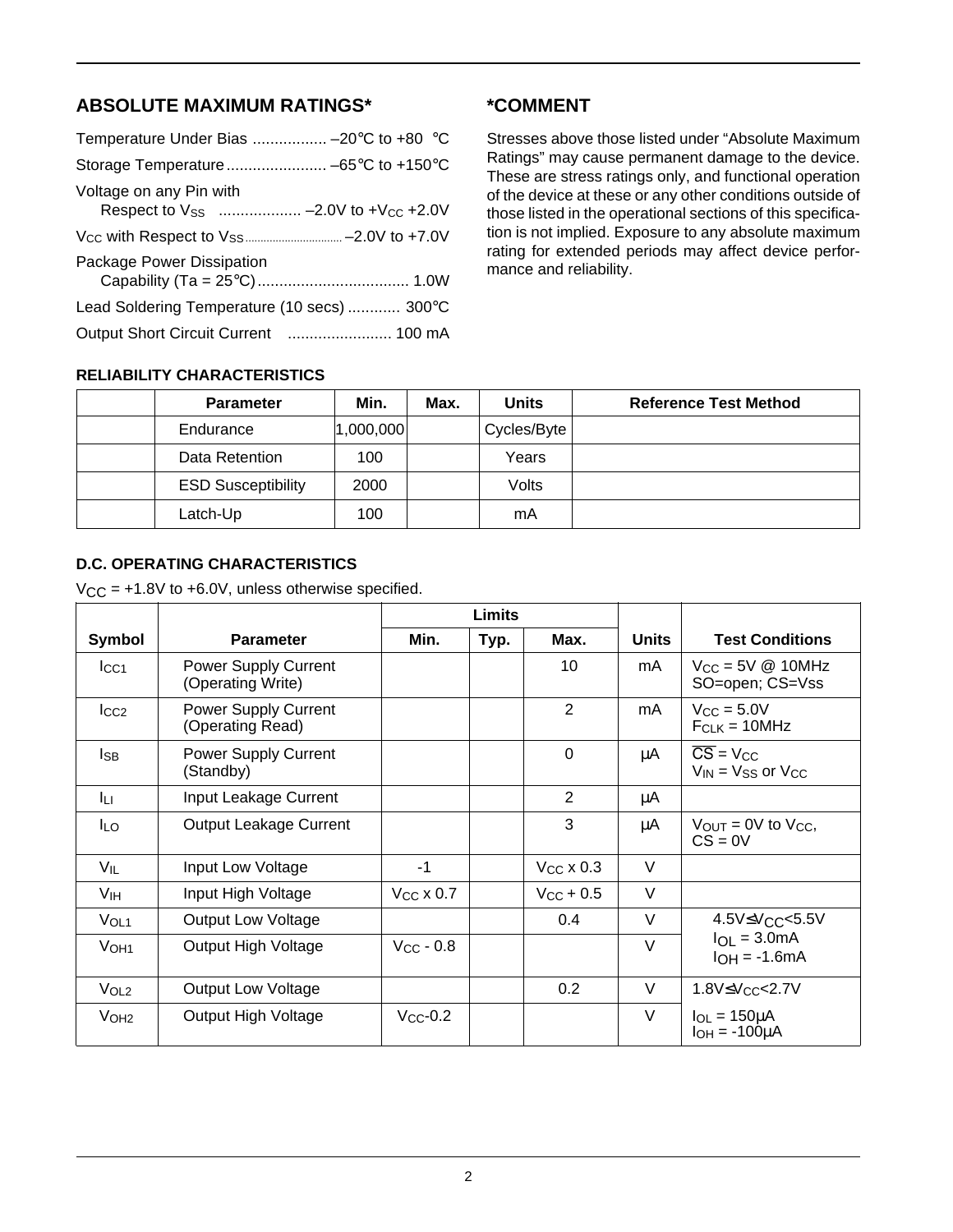



Note: Dashed Line= mode  $(1, 1)$  - - - -

### **A.C. CHARACTERISTICS**

|                         |                             | <b>Limits</b>       |                |                         |                |                         |                |              |                   |
|-------------------------|-----------------------------|---------------------|----------------|-------------------------|----------------|-------------------------|----------------|--------------|-------------------|
|                         |                             | $Vcc=$<br>2.5V-3.3V |                | $V_{CC} =$<br>2.5V-5.5V |                | $V_{CC} =$<br>4.5V-5.5V |                |              | <b>Test</b>       |
| <b>SYMBOL</b>           | <b>PARAMETER</b>            | Min.                | Max.           | Min.                    | Max.           | Min.                    | Max.           | <b>UNITS</b> | <b>Conditions</b> |
| $t_{\text{SU}}$         | Data Setup Time             | 50                  |                | 50                      |                | 20                      |                | ns           |                   |
| $t_H$                   | Data Hold Time              | 50                  |                | 50                      |                | 20                      |                | ns           |                   |
| twH                     | <b>SCK High Time</b>        | 250                 |                | 125                     |                | 40                      |                | ns           |                   |
| twL                     | <b>SCK Low Time</b>         | 250                 |                | 125                     |                | 40                      |                | ns           |                   |
| fsck                    | <b>Clock Frequency</b>      | DC                  | 1              | <b>DC</b>               | 3              | DC                      | 10             | <b>MHz</b>   |                   |
| t <sub>LZ</sub>         | <b>HOLD</b> to Output Low Z |                     | 50             |                         | 50             |                         | 50             | ns           |                   |
| $t_{\rm RI}$            | Input Rise Time             |                     | $\overline{2}$ |                         | $\overline{2}$ |                         | $\overline{2}$ | $\mu s$      |                   |
| $t_{FI}$ <sup>(1)</sup> | <b>Input Fall Time</b>      |                     | $\overline{2}$ |                         | $\overline{2}$ |                         | $\overline{2}$ | $\mu s$      | $C_L = 50pF$      |
| t <sub>HD</sub>         | <b>HOLD</b> Setup Time      | 100                 |                | 100                     |                | 40                      |                | ns           |                   |
| tc <sub>D</sub>         | <b>HOLD</b> Hold Time       | 100                 |                | 100                     |                | 40                      |                | ns           |                   |
| twc                     | Write Cycle Time            |                     | 10             |                         | 10             |                         | 5              | ms           |                   |
| $t_V$                   | Output Valid from Clock Low |                     | 250            |                         | 250            |                         | 80             | ns           |                   |
| t <sub>HO</sub>         | Output Hold Time            | $\mathbf 0$         |                | $\overline{0}$          |                | $\mathbf 0$             |                | ns           |                   |
| t <sub>DIS</sub>        | <b>Output Disable Time</b>  |                     | 250            |                         | 250            |                         | 75             | ns           |                   |
| $t_{HZ}$                | HOLD to Output High Z       |                     | 150            |                         | 100            |                         | 50             | ns           |                   |
| $t_{\text{CS}}$         | CS High Time                | 500                 |                | 250                     |                | 200                     |                | ns           |                   |
| tcss                    | CS Setup Time               | 500                 |                | 250                     |                | 100                     |                | ns           |                   |
| t <sub>CSH</sub>        | CS Hold Time                | 500                 |                | 250                     |                | 100                     |                | ns           |                   |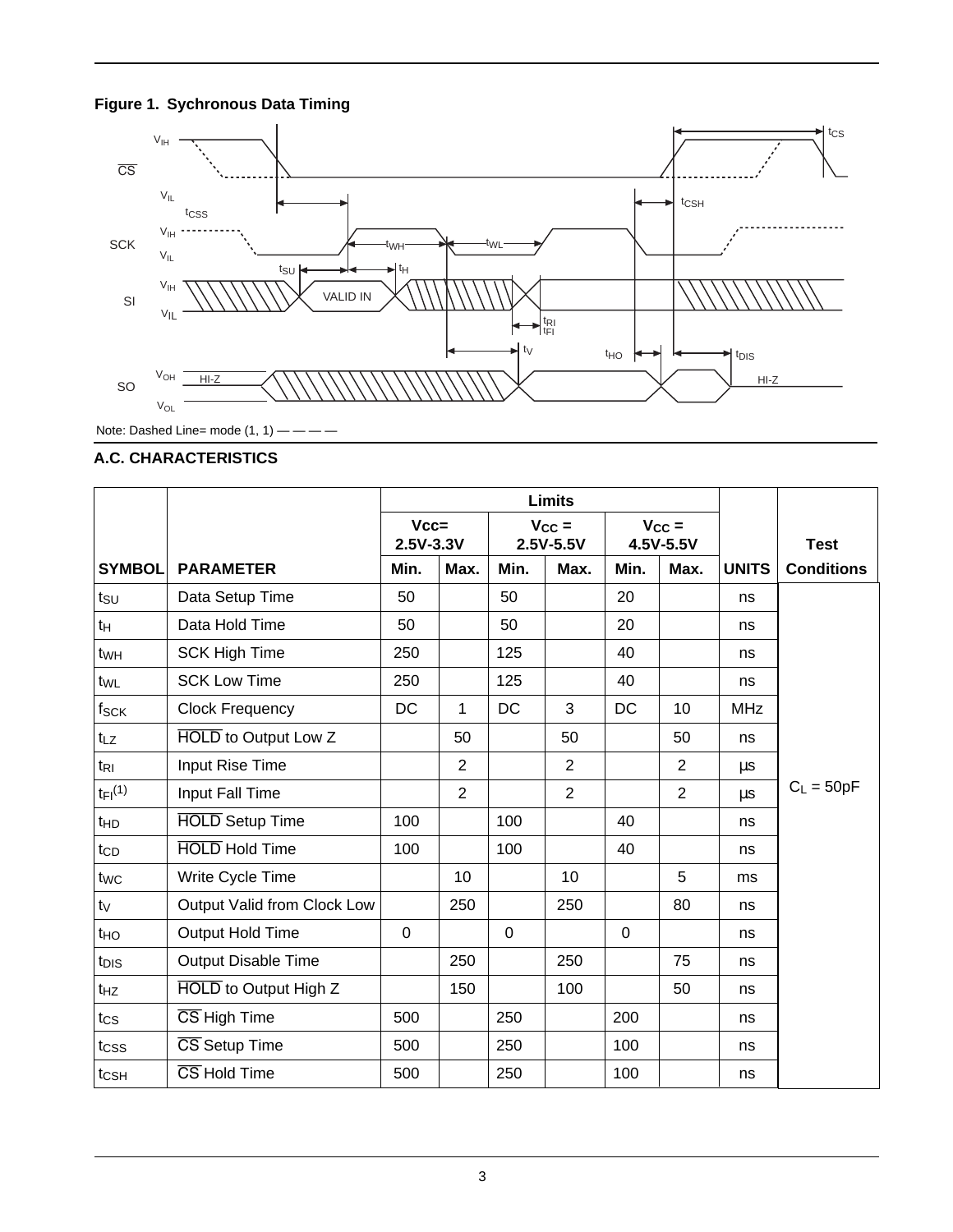# **FUNCTIONAL DESCRIPTION**

The BH95640 supports the SPI bus data transmission protocol. The synchronous Serial Peripheral Interface (SPI) helps the BH95640 to interface directly with many of today's popular microcontrollers. The BH95640 contains an 8-bit instruction register. (The instruction set and the operation codes are detailed in the instruction set table)

After the device is selected with  $\overline{CS}$  going low, the first byte will be received. The part is accessed via the SI pin, with data being clocked in on the rising edge of SCK. The first byte contains one of the six op-codes that define the operation to be performed.

# **PIN DESCRIPTION**

#### **SI: Serial Input**

BH95640. Input data is latched on the rising edge of the SI is the serial data input pin. This pin is used to input all opcodes, byte addresses, and data to be written to the serial clock.

#### **SO: Serial Output**

SO is the serial data output pin. This pin is used to transfer data out of the BH95640. During a read cycle, data is shifted out on the falling edge of the serial clock.

#### **SCK: Serial Clock**

SCK is the serial clock pin. This pin is used to synchronize the communication between the microcontroller and the BH95640. Opcodes, byte addresses, or data present on the SI pin are latched on the rising edge of the SCK. Data on the SO pin is updated on the falling edge of the SCK.

### CS**: Chip Select**

write operation is underway). The BH95640 draws and  $\overline{CS}$  high disables the BH95640.  $\overline{CS}$  high CS is the Chip select pin. CS low enables the BH95640 takes the SO output pin to high impedance and forces the devices into a Standby Mode (unless an internal ZERO current in the Standby mode. A high to low transition on  $\overline{CS}$  is required prior to any sequence being initiated. A low to high transition on  $\overline{CS}$  after a valid write sequence is what initiates an internal write cycle.

#### WP**: Write Protect**

WP is the Write Protect pin. The Write Protect pin will allow normal read/write operations when held high. When  $\overline{WP}$  is tied low and the WPEN bit in the status register is set to "1", all write operations to the status register are inhibited.  $\overline{WP}$  going low while  $\overline{CS}$  is still low will interrupt a write to the status register. If the internal write cycle has already been initiated,  $\overline{WP}$  going low will have no effect on any write operation to the status register. The  $\overline{WP}$  pin function is blocked when the WPEN bit is set to 0.

# HOLD**: Hold**

The HOLD pin is used to pause transmission to the BH95640 while in the middle of a serial sequence without having to re-transmit entire sequence at a later time. To pause, HOLD must be brought low while SCK is low. The SO pin is in a high impedance state during the time the part is paused, and transitions on the SI pins will be ignored. To resume communication, HOLD is brought high, while SCK is low. (HOLD should be held high any time this function is not being used.) HOLD may be tied high directly to  $V_{cc}$  or tied to  $V_{cc}$  through a resistor.

| <b>Instruction</b> | Opcode    | <b>Operation</b>                |
|--------------------|-----------|---------------------------------|
| <b>WREN</b>        | 0000 0110 | <b>Enable Write Operations</b>  |
| <b>WRDI</b>        | 0000 0100 | <b>Disable Write Operations</b> |
| <b>RDSR</b>        | 0000 0101 | <b>Read Status Register</b>     |
| <b>WRSR</b>        | 0000 0001 | Write Status Register           |
| <b>READ</b>        | 0000 0011 | Read Data from Memory           |
| <b>WRITE</b>       | 0000 0010 | Write Data to Memory            |

#### **INSTRUCTION SET**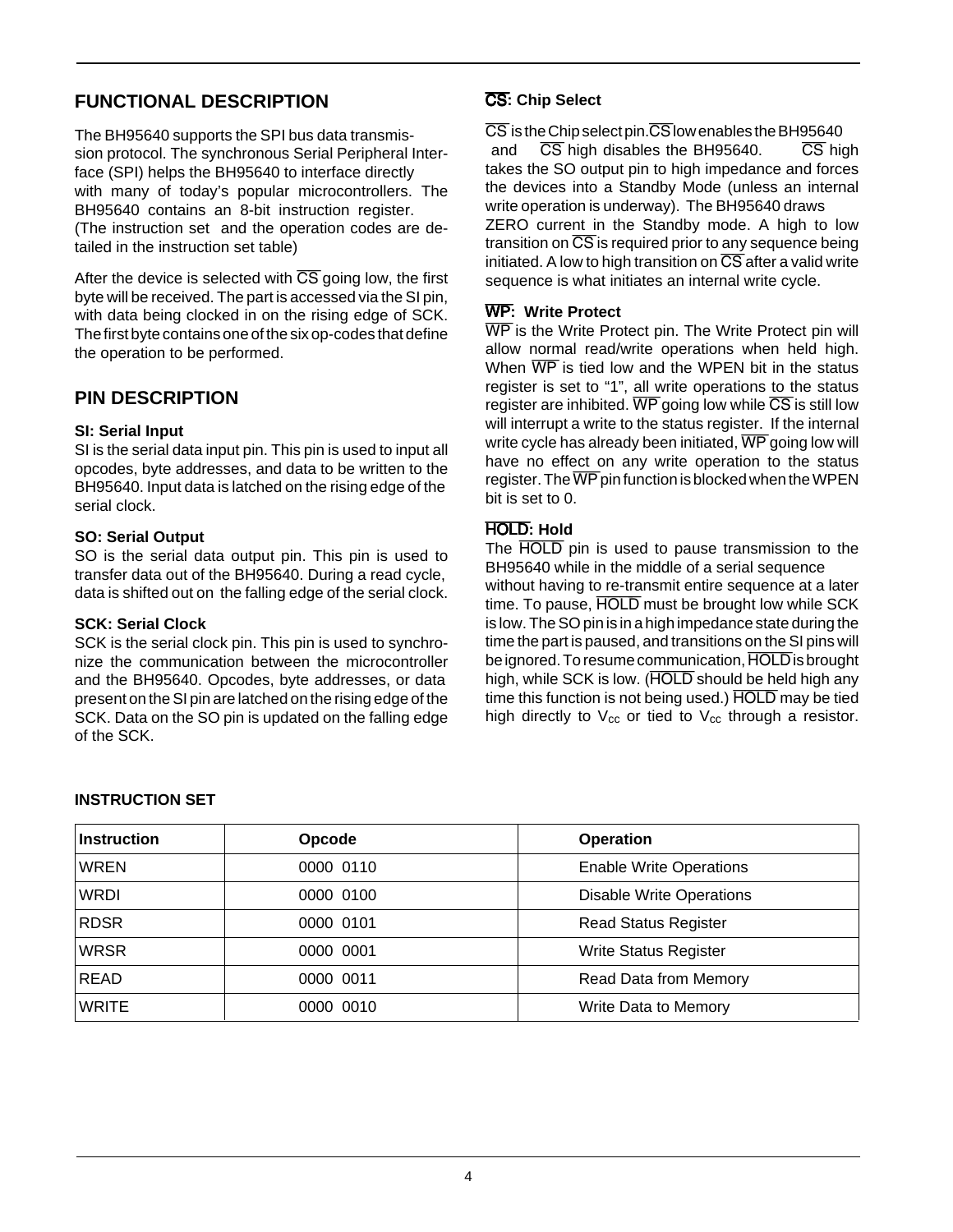# **DEVICE OPERATION**

#### **Write Enable and Disable**

The BH95640 contains a write enable latch. This latch must be set before any write operation. The device powers up in a write disable state when  $V_{cc}$  is applied. WREN instruction will enable writes (set the latch) to the device. WRDI instruction will disable writes (reset the latch) to the device. Disabling writes will protect the device against inadvertent writes.

#### **READ Sequence**

The part is selected by pulling  $\overline{CS}$  low. The 8-bit read instruction is transmitted to the BH95640, followed by the 16-bit address





HIGH IMPEDANCE

Note: Dashed Line= mode  $(1, 1)$  — — — —

SI

SO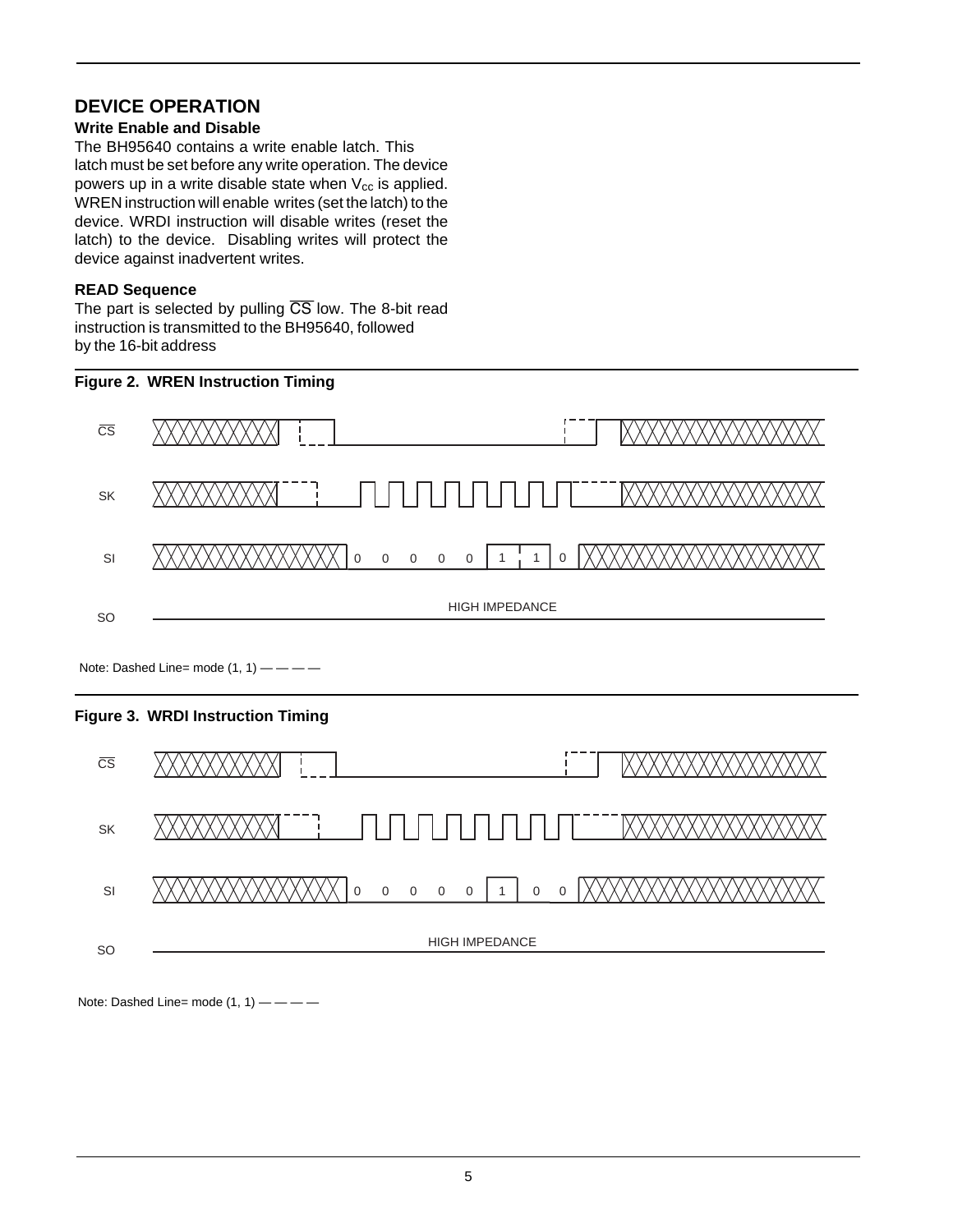#### **WRITE Sequence**

clocking the WREN instruction into BH95640. The The BH95640 powers up in a Write Disable state. Prior to any write instructions, the WREN instruction must be sent to BH95640. The device goes into Write enable state by pulling the  $\overline{CS}$  low and then CS must be brought high after the WREN instruction to enable writes to the device. If the write operation is initiated immediately after the WREN instruction without CS being brought high, the data will not be written to the array because the write enable latch will not have been properly set. Also, for a successful write operation the address of the memory location(s) to be programmed must be outside the protected address field location selected by the block protection level.

#### **Byte Write**

16-bit address and then the data to be written. Pro-Once the device is in a Write Enable state, the user may proceed with a write sequence by setting the  $\overline{CS}$  low, issuing a write instruction via the SI line, followed by the gramming will start after the  $\overline{CS}$  is brought high. Figure 6 illustrates byte write sequence.



\*Please check the instruction set table for address

Note: Dashed Line= mode  $(1, 1)$  — — — —





Note: Dashed Line= mode  $(1, 1)$  — — — —